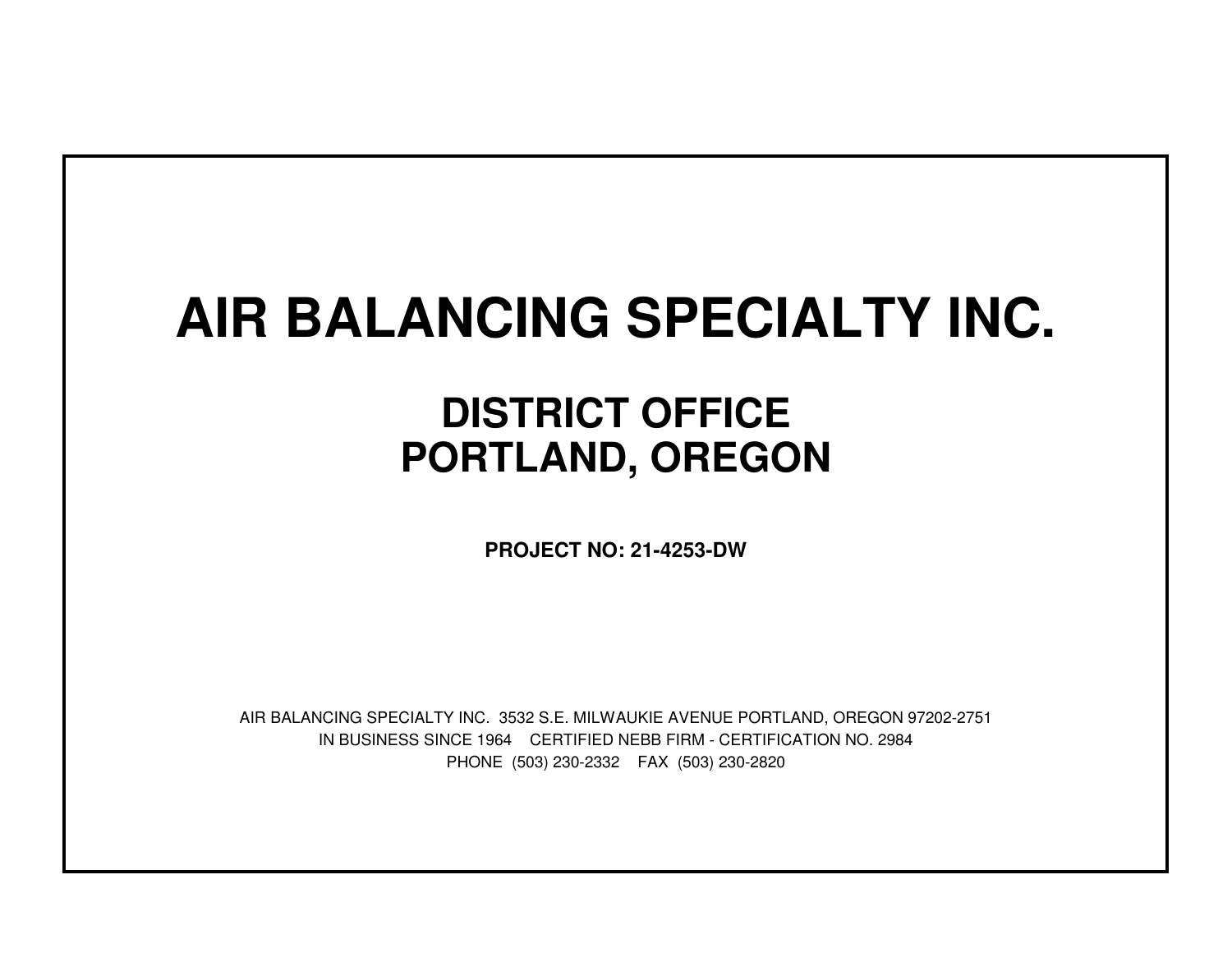| PROJECT NAME:                                                               | DISTRICT OFFICE - PORTLAND, OREGON                                                                                      |                      |                                                               |  |  |  |  |  |  |  |  |
|-----------------------------------------------------------------------------|-------------------------------------------------------------------------------------------------------------------------|----------------------|---------------------------------------------------------------|--|--|--|--|--|--|--|--|
| OWNER:                                                                      | DAVID DOUGLAS SCHOOL DISTRICT                                                                                           | DATE STARTED:        | DATE FINISHED:<br>04/26/21<br>04/26/21                        |  |  |  |  |  |  |  |  |
| MECHANICAL ENGINEER:                                                        |                                                                                                                         | WORK PERFORMED BY:   | DALE NEFFENDORF<br><b>WILLIAM NEFFENDORF</b>                  |  |  |  |  |  |  |  |  |
| <b>GENERAL CONTRACTOR:</b>                                                  |                                                                                                                         | <b>CERTIFIED BY:</b> |                                                               |  |  |  |  |  |  |  |  |
| MECHANICAL CONTRACTOR:                                                      |                                                                                                                         | DATE:                | $S_{PQ}$                                                      |  |  |  |  |  |  |  |  |
| SHEET METAL CONTRACTOR:                                                     |                                                                                                                         |                      | ิด<br>$\vec{A}$<br>DALE W. NEFFENDORF<br><b>CERTIFICATION</b> |  |  |  |  |  |  |  |  |
| CONTROL CONTRACTOR:                                                         |                                                                                                                         |                      | 2984<br>Exp. 3/31/22<br>Testing<br>and Aydronic               |  |  |  |  |  |  |  |  |
|                                                                             | AIR BALANCING SPECIALTY INC.                                                                                            |                      |                                                               |  |  |  |  |  |  |  |  |
| IN BUSINESS SINCE 1964                                                      | CERTIFIED NEBB No. 2984<br>3532 SE Milwaukie Avenue Portland, Oregon 97202-2751 Phone (503) 230-2332 Fax (503) 230-2820 |                      |                                                               |  |  |  |  |  |  |  |  |
|                                                                             |                                                                                                                         |                      |                                                               |  |  |  |  |  |  |  |  |
| <b>CERTIFIED TEST AND BALANCE REPORT</b><br><b>PROJECT NO.: 21-42253-DW</b> |                                                                                                                         |                      |                                                               |  |  |  |  |  |  |  |  |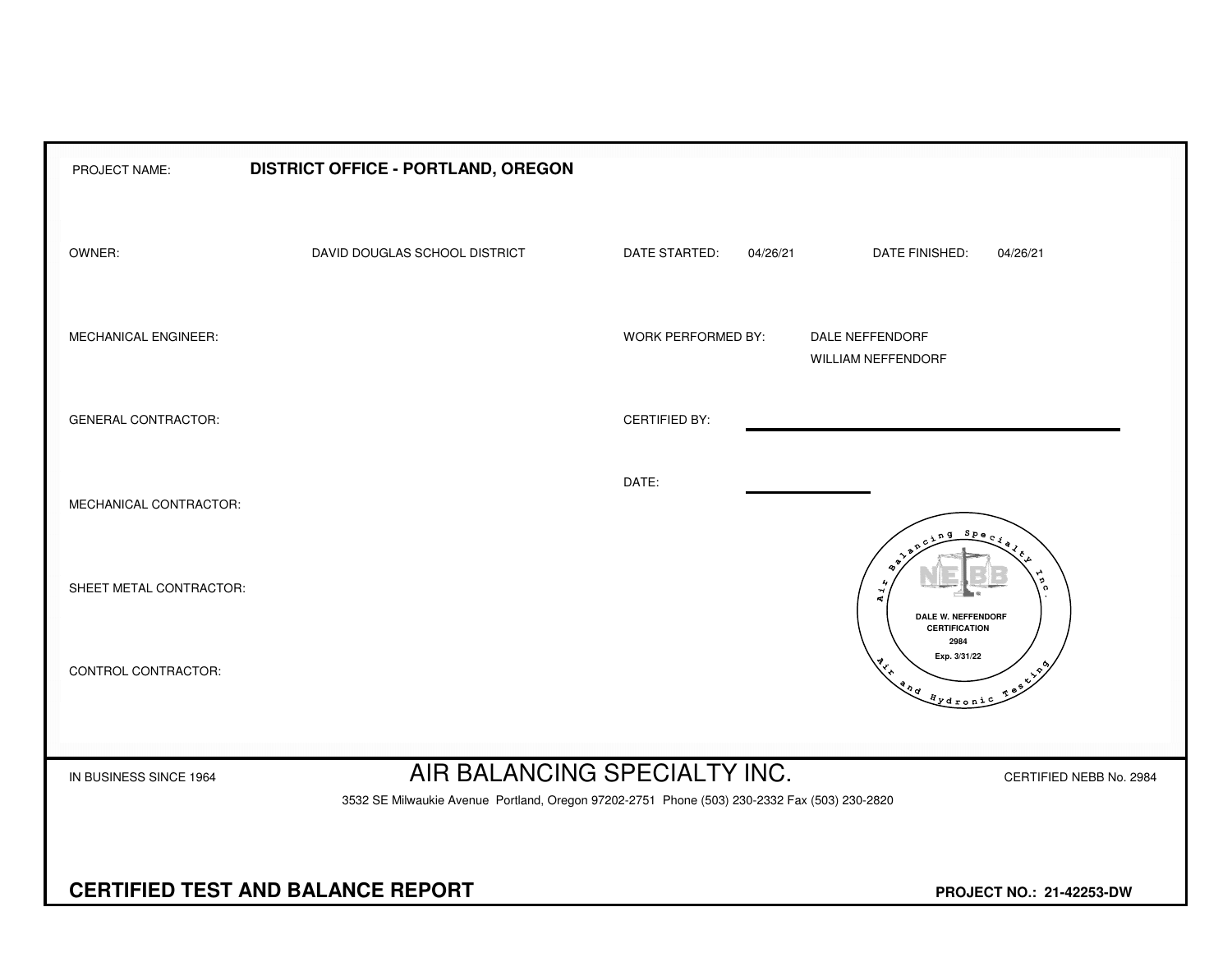| <b>INSTRUMENT</b>                    | <b>MODEL NO.</b>              | <b>SERIAL NO.</b> | <b>RANGE</b>                 | <b>CALIBRATION DATE</b> |
|--------------------------------------|-------------------------------|-------------------|------------------------------|-------------------------|
| <b>AIR</b>                           |                               |                   |                              |                         |
| Shortridge Airdata Multimeter<br>(D) | ADM860                        | M98375            | 0.0001 to 60.00" WC.         | 1/12/2021               |
| <b>ADM Accessories</b>               |                               |                   |                              |                         |
| (DH) Datameter Flow Hood             | 8400                          |                   | 25 - 2500 CFM                |                         |
| (DP) Datameter Pitot Tube            | 12", 18", 24", 36", 48" & 60" |                   | 50 - 30000 FPM               |                         |
| (DA) Datameter Airfoil               | AFP18                         |                   | 50 - 5000 FPM                |                         |
| (DG) Datameter Velgrid               | VLG84                         |                   | 50 - 2500 FPM                |                         |
| (R) Rotating Vane Anemometer         | $A4/-4"$                      | 83072B            | 200 - 10000 FPM              | 1/14/2021               |
| Amprobe Ammeter                      | Fluke 335                     | 99330394          | 0 - 750 Volts / 0 - 300 Amps | 1/8/2021                |
| Shimpo Tachometer                    | DT-207L                       | D26B0033          | 6 - 30,000 RPM               | 1/12/2021               |
| WATER                                |                               |                   |                              |                         |
| Hydrodata Meter                      | <b>HDM-250</b>                | W01025            | DP -10 to +300 PSI           | 1/12/2021               |
|                                      |                               |                   |                              |                         |
|                                      |                               |                   |                              |                         |
|                                      |                               |                   |                              |                         |
|                                      |                               |                   |                              |                         |

### IN BUSINESS SINCE 1964 **AIR BALANCING SPECIALTY INC.** CERTIFIED NEBB No. 2984

3532 SE Milwaukie Avenue Portland, Oregon 97202-2751 Phone (503) 230-2332 Fax (503) 230-2820

#### **EQUIPMENT USED IN BALANCING**

 **PROJECT: DISTRICT OFFICE - PORTLAND, OREGON PROJECT NO.: 21-4253-DW**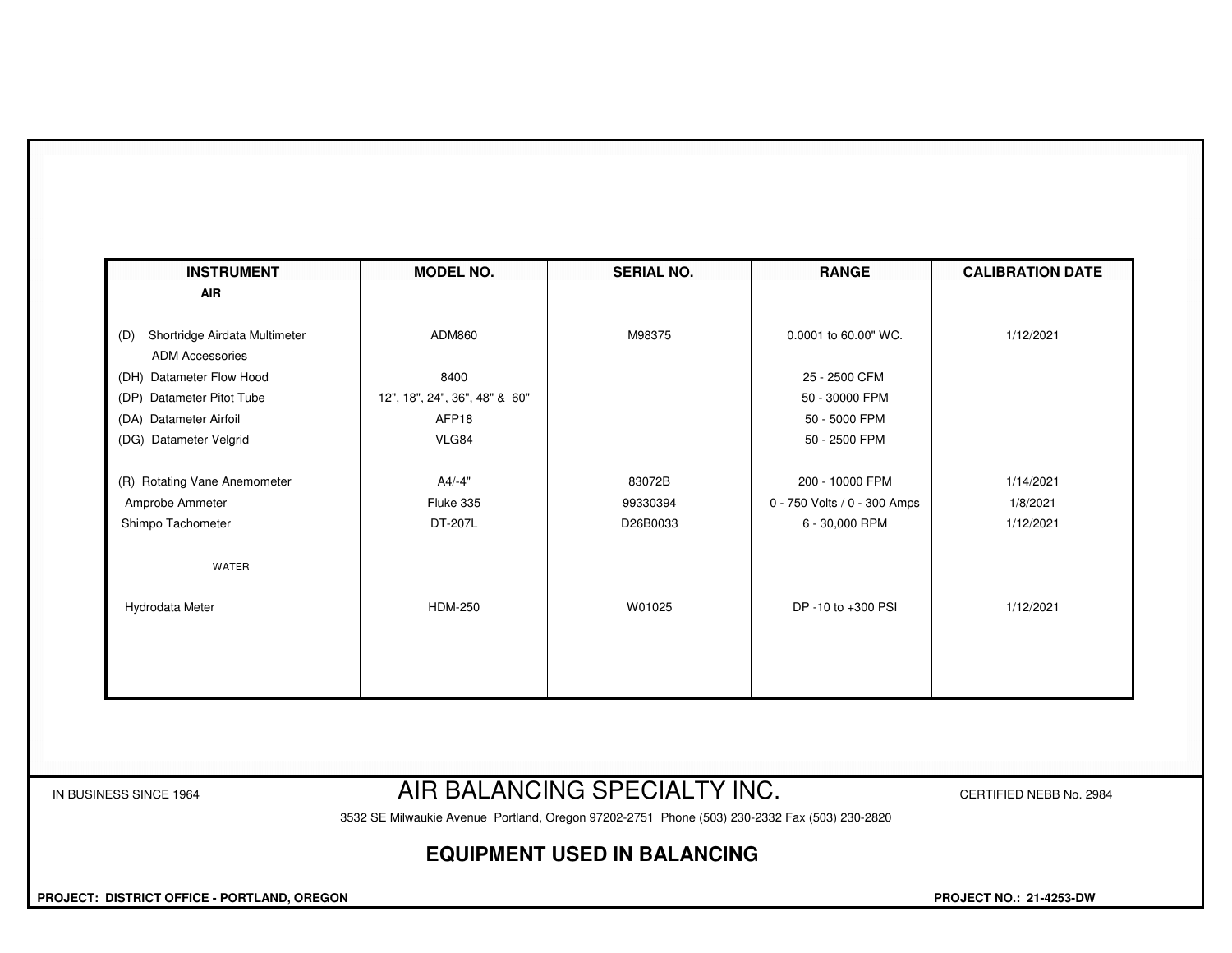#### **PAGE ABBREVATION KEY**

AK - GRILLE AREA OR RESTRICTION VALUEVEL - VELOCITY CFM - CUBIC FEET PER MINUTEFPM - FEET PER MINUTEACH - AIR CHANGES PER HOUR

IN BUSINESS SINCE 1964 **AIR BALANCING SPECIALTY INC.** CERTIFIED NEBB No. 2984

 **3532 SE Milwaukie Avenue Portland, Oregon 97202-2751 Phone (503) 230-2332 Fax (503) 230-2820**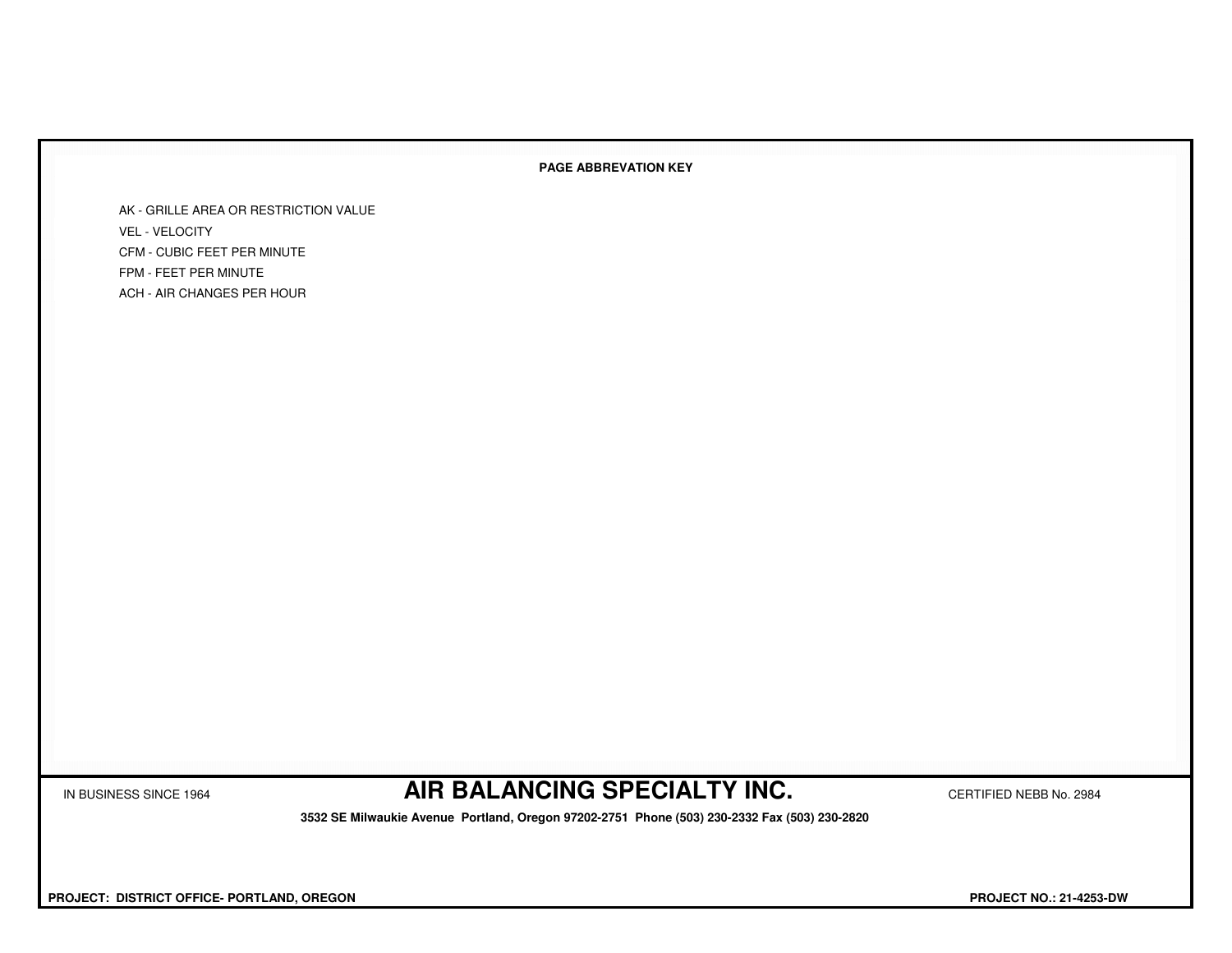|     |     | AREA SERVED                                                                                                                   | <b>OUTLET</b><br><b>DESIGN</b><br><b>CUBIC</b> |  |      |      | TEST#1 |                        |            |             | TEST#2     |                 |       |                |                      |            |                  |                         |
|-----|-----|-------------------------------------------------------------------------------------------------------------------------------|------------------------------------------------|--|------|------|--------|------------------------|------------|-------------|------------|-----------------|-------|----------------|----------------------|------------|------------------|-------------------------|
| Ref | Ins |                                                                                                                               | $Rm.+No.$                                      |  | Size | Blow | AK     | Vel                    | <b>CFM</b> | <b>FEET</b> | <b>FPM</b> | <b>CFM</b>      |       | ACH   PRESSURE | <b>FPM</b>           | <b>CFM</b> | <b>ACH</b>       | PRESSURE                |
|     |     |                                                                                                                               |                                                |  |      |      |        |                        |            |             |            |                 |       |                |                      |            |                  |                         |
|     |     | 1st Floor                                                                                                                     |                                                |  |      |      |        |                        |            |             |            |                 |       |                |                      |            |                  |                         |
|     |     | DH Recp., Shipping, Receiv.                                                                                                   |                                                |  |      |      | 1.00   |                        |            | 5902        |            | 530             | 5.39  |                |                      |            |                  |                         |
|     |     |                                                                                                                               |                                                |  |      |      |        |                        |            |             |            |                 |       |                |                      |            |                  |                         |
|     |     | DH Holly Effenburger                                                                                                          |                                                |  |      |      | 1.00   |                        |            | 959         |            | 100             | 6.26  |                |                      |            |                  |                         |
|     |     |                                                                                                                               |                                                |  |      |      |        |                        |            |             |            |                 |       |                |                      |            |                  |                         |
|     |     | DH Dan McCue                                                                                                                  |                                                |  |      |      | 1.00   |                        |            | 1285        |            | 105             | 4.90  |                |                      |            |                  |                         |
|     |     | DH Emily Abellera                                                                                                             |                                                |  |      |      |        |                        |            |             |            |                 |       |                |                      |            |                  |                         |
|     |     |                                                                                                                               |                                                |  |      |      | 1.00   |                        |            | 1165        |            | 95              | 4.89  |                |                      |            |                  |                         |
|     |     | DH Amy Roley                                                                                                                  |                                                |  |      |      | 1.00   |                        |            | 1911        |            | 150             | 4.71  |                |                      |            |                  |                         |
|     |     |                                                                                                                               |                                                |  |      |      |        |                        |            |             |            |                 |       |                |                      |            |                  |                         |
|     |     | DH Storage                                                                                                                    |                                                |  |      |      | 1.00   |                        |            | 806         |            | 70              | 5.21  |                |                      |            |                  |                         |
|     |     |                                                                                                                               |                                                |  |      |      |        |                        |            |             |            |                 |       |                |                      |            |                  |                         |
|     |     | DH Gloria Cruz                                                                                                                |                                                |  |      |      | 1.00   |                        |            | 808         |            | 70              | 5.20  |                |                      |            |                  |                         |
|     |     |                                                                                                                               |                                                |  |      |      |        |                        |            |             |            |                 |       |                |                      |            |                  |                         |
|     |     | DH Stefanie Edenburn                                                                                                          |                                                |  |      |      | 1.00   |                        |            | 969         |            | 85              | 5.26  |                |                      |            |                  |                         |
|     |     |                                                                                                                               |                                                |  |      |      |        |                        |            |             |            |                 |       |                |                      |            |                  |                         |
|     |     | DH Darcy Powers                                                                                                               |                                                |  |      |      | 1.00   |                        |            | 1438        |            | 140             | 5.84  |                |                      |            |                  |                         |
|     |     |                                                                                                                               |                                                |  |      |      |        |                        |            |             |            |                 |       |                |                      |            |                  |                         |
|     |     | DH Conference                                                                                                                 | 109                                            |  |      |      | 1.00   |                        |            | 2694        |            | 405             | 9.02  |                |                      |            |                  |                         |
|     |     |                                                                                                                               |                                                |  |      |      |        |                        |            |             |            |                 |       |                |                      |            |                  |                         |
|     |     | DH Open Office                                                                                                                |                                                |  |      |      | 1.00   |                        |            | 23810       |            | 2125            | 5.35  |                |                      |            |                  |                         |
|     |     |                                                                                                                               |                                                |  |      |      |        |                        |            |             |            |                 |       |                |                      |            |                  |                         |
|     |     | DH Paul Rodeman                                                                                                               |                                                |  |      |      | 1.00   |                        |            | 971         |            | $\overline{90}$ | 5.56  |                |                      |            |                  |                         |
|     |     |                                                                                                                               |                                                |  |      |      |        |                        |            |             |            |                 |       |                |                      |            |                  |                         |
|     |     | DH Patt Komar                                                                                                                 |                                                |  |      |      | 1.00   |                        |            | 2098        |            | 230             | 6.58  |                |                      |            |                  |                         |
|     |     | DH Mens Entry                                                                                                                 |                                                |  |      |      | 1.00   |                        |            | 376         |            | 35              | 5.59  |                |                      |            |                  |                         |
|     |     |                                                                                                                               |                                                |  |      |      |        |                        |            |             |            |                 |       |                |                      |            |                  |                         |
|     |     | DH Mens RR Supply                                                                                                             |                                                |  |      |      | 1.00   |                        |            | 1247        |            | 120             | 5.77  |                |                      |            |                  |                         |
|     |     | DH Mens RR Exhaust                                                                                                            |                                                |  |      |      | 1.00   |                        |            | 1247        |            | 65              | 3.13  |                |                      |            |                  |                         |
|     |     |                                                                                                                               |                                                |  |      |      |        |                        |            |             |            |                 |       |                |                      |            |                  |                         |
|     |     | <b>DH</b> Womens RR Supply                                                                                                    |                                                |  |      |      | 1.00   |                        |            | 1240        |            | 110             | 5.32  |                |                      |            |                  |                         |
|     |     | DH Womens RR Exhaust                                                                                                          |                                                |  |      |      | 1.00   |                        |            | 1240        |            | 60              | 2.90  |                |                      |            |                  |                         |
|     |     |                                                                                                                               |                                                |  |      |      |        |                        |            |             |            |                 |       |                |                      |            |                  |                         |
|     |     | DH Restroom Supply                                                                                                            |                                                |  |      |      | 1.00   |                        |            | 694         |            | 145             | 12.54 |                |                      |            |                  |                         |
|     |     | <b>DH</b> Restroom Exhaust                                                                                                    |                                                |  |      |      | 1.00   |                        |            | 694         |            | 55              | 4.76  |                |                      |            |                  |                         |
|     |     |                                                                                                                               |                                                |  |      |      |        |                        |            |             |            |                 |       |                |                      |            |                  |                         |
|     |     |                                                                                                                               |                                                |  |      |      |        |                        |            |             |            |                 |       |                |                      |            |                  |                         |
|     |     |                                                                                                                               |                                                |  |      |      |        |                        |            |             |            |                 |       |                |                      |            |                  |                         |
|     |     |                                                                                                                               |                                                |  |      |      |        |                        |            |             |            |                 |       |                |                      |            |                  |                         |
|     |     | AIR BALANCING SPECIALTY, INC. 3532 SE Milwaukie Avenue, Portland, Oregon 97202-2751 Phone: (503) 230-2332 Fax: (503) 230-2820 |                                                |  |      |      |        |                        |            |             |            |                 |       |                |                      |            |                  |                         |
|     |     |                                                                                                                               |                                                |  |      |      |        |                        |            |             |            |                 |       |                |                      |            |                  |                         |
|     |     | <b>CONSTANT VOLUME - FPM</b>                                                                                                  |                                                |  |      |      |        | AIR BALANCE DATA SHEET |            |             |            |                 |       |                |                      |            |                  | PROJECT NO.: 21-4253-DW |
|     |     |                                                                                                                               |                                                |  |      |      |        |                        |            |             |            |                 |       |                |                      |            |                  |                         |
|     |     | PROJECT: DISTRICT OFFICE - PORTLAND, OREGON                                                                                   |                                                |  |      |      |        |                        |            |             |            |                 |       |                | DATE START: 04/26/21 |            | FINISH: 04/26/21 |                         |
|     |     |                                                                                                                               |                                                |  |      |      |        |                        |            |             |            |                 |       |                |                      |            |                  |                         |
|     |     | SYSTEM: Offices, Restrooms                                                                                                    |                                                |  |      |      |        | SECTION:               |            |             |            |                 |       |                | BY: DN / WN          |            |                  | PAGE: 1 OF 3            |
|     |     |                                                                                                                               |                                                |  |      |      |        |                        |            |             |            |                 |       |                |                      |            |                  |                         |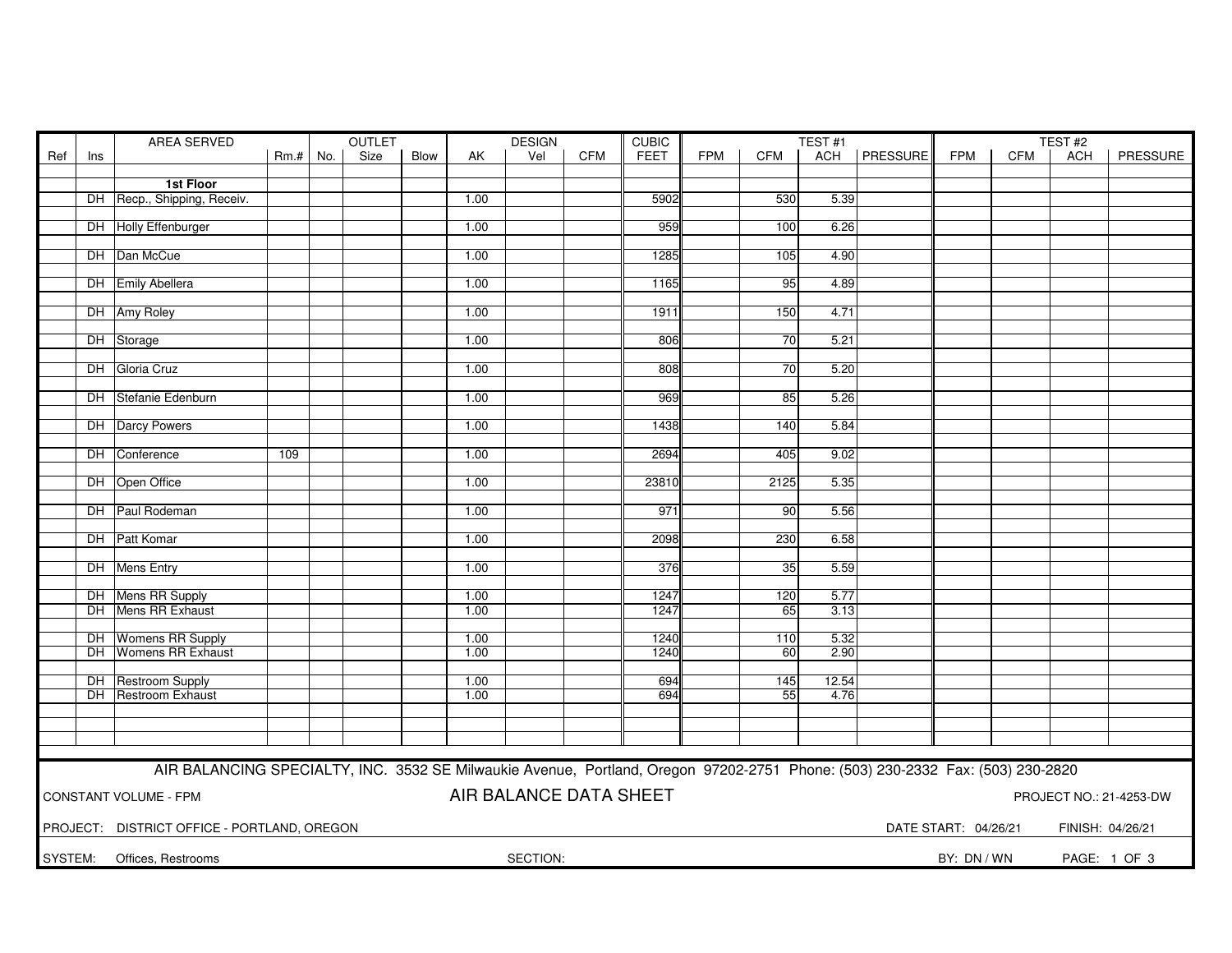|     |     | AREA SERVED                                                                                                                   | <b>OUTLET</b>  |  |      |      | <b>DESIGN</b> |                        |            | <b>CUBIC</b> |            |      | TEST <sub>#1</sub> |                |                      |     | TEST#2           |                         |  |
|-----|-----|-------------------------------------------------------------------------------------------------------------------------------|----------------|--|------|------|---------------|------------------------|------------|--------------|------------|------|--------------------|----------------|----------------------|-----|------------------|-------------------------|--|
| Ref | Ins |                                                                                                                               | Rm.#   No.     |  | Size | Blow | AK            | Vel                    | <b>CFM</b> | <b>FEET</b>  | <b>FPM</b> | CFM  |                    | ACH   PRESSURE | FPM                  | CFM | ACH              | PRESSURE                |  |
|     |     |                                                                                                                               |                |  |      |      |               |                        |            |              |            |      |                    |                |                      |     |                  |                         |  |
|     |     | 1st Floor                                                                                                                     |                |  |      |      |               |                        |            |              |            |      |                    |                |                      |     |                  |                         |  |
|     |     | DH Lunch Room                                                                                                                 |                |  |      |      | 1.00          |                        |            | 5991         |            | 270  | 2.70               |                |                      |     |                  |                         |  |
|     |     | DH Mother                                                                                                                     |                |  |      |      | 1.00          |                        |            | 452          |            |      |                    |                |                      |     |                  |                         |  |
|     |     |                                                                                                                               |                |  |      |      |               |                        |            |              |            |      |                    |                |                      |     |                  |                         |  |
|     |     | DH Conference                                                                                                                 | 129            |  |      |      | 1.00          |                        |            | 1615         |            | 140  | 5.20               |                |                      |     |                  |                         |  |
|     |     |                                                                                                                               |                |  |      |      |               |                        |            |              |            |      |                    |                |                      |     |                  |                         |  |
|     |     | DH Jared Hayes                                                                                                                |                |  |      |      | 1.00          |                        |            | 1417         |            | 50   | 2.12               |                |                      |     |                  |                         |  |
|     |     |                                                                                                                               |                |  |      |      |               |                        |            |              |            |      |                    |                |                      |     |                  |                         |  |
|     |     | DH Mary Pearson                                                                                                               |                |  |      |      | 1.00          |                        |            | 1403         |            | 50   | 2.14               |                |                      |     |                  |                         |  |
|     |     |                                                                                                                               |                |  |      |      |               |                        |            |              |            |      |                    |                |                      |     |                  |                         |  |
|     |     | DH Open Office                                                                                                                |                |  |      |      | 1.00          |                        |            | 9101         |            | 1060 | 6.99               |                |                      |     |                  |                         |  |
|     |     |                                                                                                                               |                |  |      |      |               |                        |            |              |            |      |                    |                |                      |     |                  |                         |  |
|     |     | DH Copy                                                                                                                       |                |  |      |      | 1.00          |                        |            | 676          |            | 95   | 8.43               |                |                      |     |                  |                         |  |
|     |     | 2nd Floor                                                                                                                     |                |  |      |      |               |                        |            |              |            |      |                    |                |                      |     |                  |                         |  |
|     |     | DH Superintendent Open Office                                                                                                 |                |  |      |      | 1.00          |                        |            | 5690         |            | 495  | 5.22               |                |                      |     |                  |                         |  |
|     |     |                                                                                                                               |                |  |      |      |               |                        |            |              |            |      |                    |                |                      |     |                  |                         |  |
|     |     | DH Office                                                                                                                     | $\mathbf{1}$   |  |      |      | 1.00          |                        |            | 1986         |            | 185  | 5.59               |                |                      |     |                  |                         |  |
|     |     |                                                                                                                               |                |  |      |      |               |                        |            |              |            |      |                    |                |                      |     |                  |                         |  |
|     |     | DH Office                                                                                                                     | $\overline{2}$ |  |      |      | 1.00          |                        |            | 3637         |            | 335  | 5.53               |                |                      |     |                  |                         |  |
|     |     |                                                                                                                               |                |  |      |      |               |                        |            |              |            |      |                    |                |                      |     |                  |                         |  |
|     |     | DH Office                                                                                                                     | 3              |  |      |      | 1.00          |                        |            | 1322         |            | 115  | 5.22               |                |                      |     |                  |                         |  |
|     |     |                                                                                                                               |                |  |      |      |               |                        |            |              |            |      |                    |                |                      |     |                  |                         |  |
|     |     | DH Conference                                                                                                                 | $\overline{4}$ |  |      |      | 1.00          |                        |            | 1331         |            | 110  | 4.96               |                |                      |     |                  |                         |  |
|     |     | DH Curriculum Open Office                                                                                                     |                |  |      |      | 1.00          |                        |            | 22771        |            | 1885 | 4.97               |                |                      |     |                  |                         |  |
|     |     |                                                                                                                               |                |  |      |      |               |                        |            |              |            |      |                    |                |                      |     |                  |                         |  |
|     |     | DH Office                                                                                                                     | $\mathbf{1}$   |  |      |      | 1.00          |                        |            | 1676         |            | 135  | 4.83               |                |                      |     |                  |                         |  |
|     |     |                                                                                                                               |                |  |      |      |               |                        |            |              |            |      |                    |                |                      |     |                  |                         |  |
|     |     | DH Office                                                                                                                     | $\overline{2}$ |  |      |      | 1.00          |                        |            | 1705         |            | 215  | 7.57               |                |                      |     |                  |                         |  |
|     |     |                                                                                                                               |                |  |      |      |               |                        |            |              |            |      |                    |                |                      |     |                  |                         |  |
|     |     | DH Office                                                                                                                     | 3              |  |      |      | 1.00          |                        |            | 1335         |            | 170  | 7.64               |                |                      |     |                  |                         |  |
|     |     |                                                                                                                               |                |  |      |      |               |                        |            |              |            |      |                    |                |                      |     |                  |                         |  |
|     |     | DH Office / Conference                                                                                                        | 214            |  |      |      | 1.00          |                        |            | 4590         |            | 535  | 6.99               |                |                      |     |                  |                         |  |
|     |     | DH Office                                                                                                                     | 214A           |  |      |      | 1.00          |                        |            | 563          |            | 50   | 5.33               |                |                      |     |                  |                         |  |
|     |     |                                                                                                                               |                |  |      |      |               |                        |            |              |            |      |                    |                |                      |     |                  |                         |  |
|     |     |                                                                                                                               |                |  |      |      |               |                        |            |              |            |      |                    |                |                      |     |                  |                         |  |
|     |     |                                                                                                                               |                |  |      |      |               |                        |            |              |            |      |                    |                |                      |     |                  |                         |  |
|     |     |                                                                                                                               |                |  |      |      |               |                        |            |              |            |      |                    |                |                      |     |                  |                         |  |
|     |     | AIR BALANCING SPECIALTY, INC. 3532 SE Milwaukie Avenue, Portland, Oregon 97202-2751 Phone: (503) 230-2332 Fax: (503) 230-2820 |                |  |      |      |               |                        |            |              |            |      |                    |                |                      |     |                  |                         |  |
|     |     |                                                                                                                               |                |  |      |      |               |                        |            |              |            |      |                    |                |                      |     |                  |                         |  |
|     |     | <b>CONSTANT VOLUME - FPM</b>                                                                                                  |                |  |      |      |               | AIR BALANCE DATA SHEET |            |              |            |      |                    |                |                      |     |                  | PROJECT NO.: 21-4253-DW |  |
|     |     |                                                                                                                               |                |  |      |      |               |                        |            |              |            |      |                    |                |                      |     |                  |                         |  |
|     |     | PROJECT: DISTRICT OFFICE - PORTLAND, OREGON                                                                                   |                |  |      |      |               |                        |            |              |            |      |                    |                | DATE START: 04/26/21 |     | FINISH: 04/26/21 |                         |  |
|     |     |                                                                                                                               |                |  |      |      |               |                        |            |              |            |      |                    |                |                      |     |                  |                         |  |
|     |     | SYSTEM: Lunch Room, Mother, Offices, Conference                                                                               |                |  |      |      |               |                        | SECTION:   |              |            |      |                    |                | BY: DN / WN          |     |                  | PAGE: 2 OF 3            |  |
|     |     |                                                                                                                               |                |  |      |      |               |                        |            |              |            |      |                    |                |                      |     |                  |                         |  |